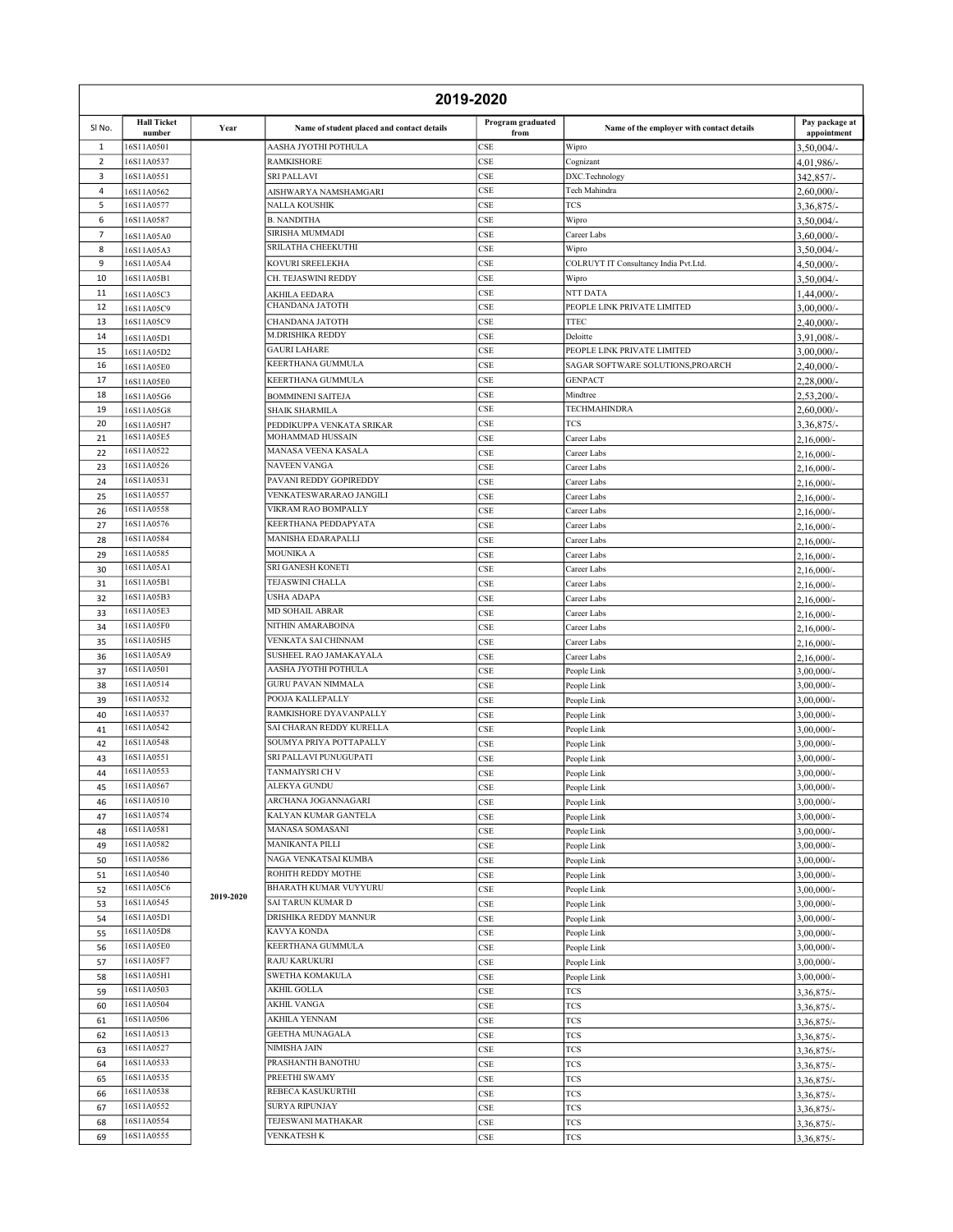| 70  | 16S11A0509 | ANUSHKA GANGIDI               | <b>CSE</b> | Tech Mahindra | $3,25,000/-$  |
|-----|------------|-------------------------------|------------|---------------|---------------|
| 71  | 16S11A0512 | <b>BHAVANA VADIYALA</b>       | <b>CSE</b> | Tech Mahindra | $3,25,000/-$  |
| 72  | 16S11A0519 | <b>LAKSHMISAI KOLA</b>        | CSE        | Tech Mahindra | $3,25,000/-$  |
| 73  | 16S11A0530 | PAVAN SAI REDDY B             | <b>CSE</b> | Tech Mahindra | $3,25,000/-$  |
| 74  | 16S11A0536 | <b>RAHUL SAI NARAHARI</b>     | <b>CSE</b> | Tech Mahindra | $3,25,000/-$  |
| 75  | 16S11A0544 | <b>SAI SHARAN MURIKI</b>      | <b>CSE</b> | Tech Mahindra | $3.25.000/-$  |
| 76  | 16S11A0547 | <b>SHAIK SOHAIL</b>           | <b>CSE</b> | Tech Mahindra | $3,25,000/-$  |
| 77  | 16S11A0569 | DEVARAJU PARUPALLY            | CSE        | Tech Mahindra | $3,25,000/-$  |
| 78  | 16S11A0577 | KOUSHIK NALLA                 | <b>CSE</b> | Fech Mahindra | $3,25,000/-$  |
| 79  | 16S11A0594 | <b>REVANTH DAYALA</b>         | <b>CSE</b> | Tech Mahindra | $3,25,000/$ - |
| 80  | 16S11A0598 | SHAILAJA DHESHAGANI           | CSE        | Tech Mahindra | $3,25,000/-$  |
| 81  | 16S11A05A4 | <b>SRILEKHA KOVURI</b>        | <b>CSE</b> | Tech Mahindra | $3,25,000/-$  |
| 82  | 16S11A05A7 | <b>SUMAN KUMARI</b>           | <b>CSE</b> | Tech Mahindra | $3,25,000/-$  |
| 83  | 16S11A05C4 | ANUSHA YAMJALA                | <b>CSE</b> | Tech Mahindra | $3,25,000/-$  |
| 84  | 16S11A05D5 | <b>KARTHIK VENNAPUREDDY</b>   | CSE        | Tech Mahindra | $3,25,000/-$  |
| 85  | 16S11A05G5 | <b>SAINATH TAIDALWAR</b>      | CSE        | Tech Mahindra | $3,25,000/-$  |
| 86  | 16S11A05H2 | <b>TANUJA BONAM</b>           | CSE        | Tech Mahindra | $3,25,000/-$  |
| 87  | 16S11A0511 | <b>ASHWINI E</b>              | <b>CSE</b> | ttec          | 2,40,000/-    |
| 88  | 16S11A0517 | <b>KUSHAL DIDDI</b>           | <b>CSE</b> | ttec          | $2,40,000/$ - |
| 89  | 16S11A0524 | <b>MOHAMMED SAMEER</b>        | CSE        | ttec          | 2,40,000/-    |
| 90  | 16S11A0541 | <b>SAHITHI SOUDU</b>          | <b>CSE</b> | ttec          | $2,40,000/$ - |
| 91  | 16S11A0550 | SREESARAN KOCHARLAKOTA        | <b>CSE</b> | ttec          | $2,40,000/$ - |
| 92  | 16S11A0561 | ADITHYA NUVULLA               | <b>CSE</b> | ttec          | $2,40,000/$ - |
| 93  | 16S11A0565 | AKHIL KUMAR MARATI            | CSE        | ttec          | $2,40,000/$ - |
| 94  | 16S11A0571 | <b>JACKSON FORD CH</b>        | CSE        | ttec          | $2,40,000/$ - |
| 95  | 16S11A0579 | <b>MAHESH MALLA</b>           | CSE        | ttec          | $2,40,000/$ - |
| 96  | 16S11A0580 | <b>MANASA RATHOD KHATROTH</b> | <b>CSE</b> | ttec          | $2,40,000/$ - |
| 97  | 16S11A0588 | <b>NAVEEN MANIKERI</b>        | <b>CSE</b> | ttec          | $2,40,000/$ - |
| 98  | 16S11A0546 | SAINARAYANACHARY CHELPURI     | CSE        | ttec          | $2,40,000/$ - |
| 99  | 16S11A05C2 | AKHIL REDDY AKKATI            | <b>CSE</b> | ttec          | $2,40,000/$ - |
| 100 | 16S11A05D4 | KARTHIK PALLIKONDA            | <b>CSE</b> | ttec          | $2,40,000/$ - |
| 101 | 16S11A05F2 | PAVANI KUMBAM                 | <b>CSE</b> | ttec          | 2,40,000/-    |
| 102 | 16S11A05G0 | SAI ABHILASH ALAGURTHI        | CSE        | ttec          | $2,40,000/$ - |
| 103 | 16S11A05G8 | <b>SHAIK SHARMILA</b>         | CSE        | ttec          | $2,40,000/$ - |
| 104 | 16S11A05A3 | <b>SRILATHA CHEEKUTHI</b>     | <b>CSE</b> | ttec          | $2,40,000/$ - |
|     |            |                               |            |               |               |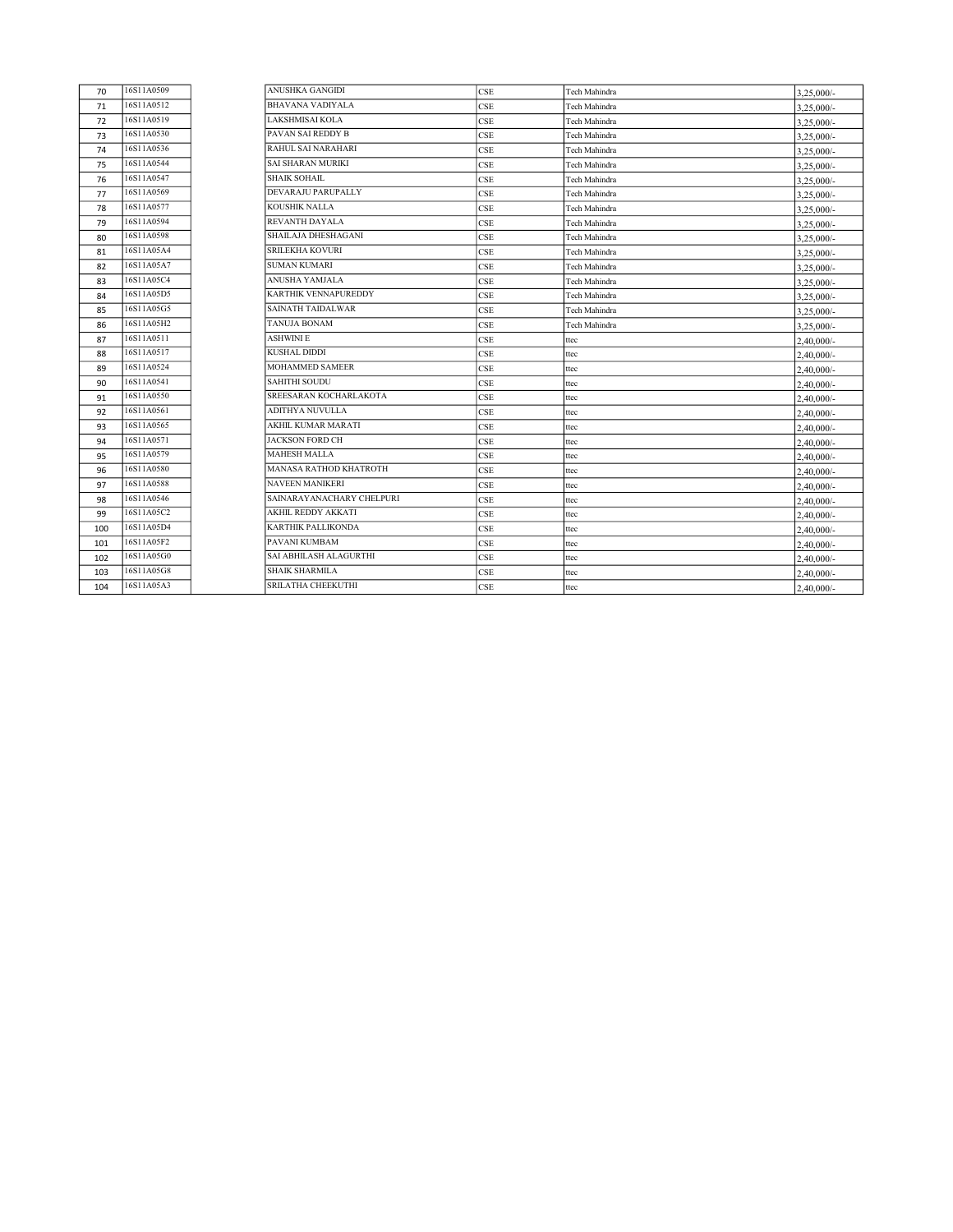| $\mathbf{1}$   | 16S11A0418 | 19-20 | MADHURI PEDDABACHA GARI    | ECE        |                                                | $3,60,000$ /- |
|----------------|------------|-------|----------------------------|------------|------------------------------------------------|---------------|
| $\overline{2}$ | 16S11A0422 |       | <b>MOKSHITHA NIRADI</b>    | ECE        | DXC TECHNOLOGY Building #45A,                  | $3,60,000$ /- |
|                | 16S11A04H7 |       |                            |            | Mindspace, HUDA Techno Enclave, HITEC          |               |
| 3              |            |       | <b>VIKRAM BODLA</b>        | ECE        | City, Hyderabad, Telangana 500081              | $3,60,000$ /- |
| 4              | 16S11A0441 |       | SAI SINGATHI               | ECE        |                                                | $3,60,000/-$  |
|                | 16S11A0492 |       |                            |            | PRAGMAEDGE Trendz JR, 3rd Floor, D.no 1-       |               |
|                |            |       | NAVEEN KUMAR K             | <b>ECE</b> | 89-A-8/1/24 Madhapur, 89-A-8/1/24,             | 2,80,000/-    |
|                |            |       |                            |            |                                                |               |
| 5              |            |       |                            |            | Madhapur, Telangana 500081                     |               |
|                | 16S11A04H7 |       |                            |            | MINDTREE Block No. 6 Divyasree Orion SEZ       |               |
|                |            |       |                            |            | North Tower 66/1 Accenture Ranga Reddy         |               |
|                |            |       | <b>VIKRAM BODLA</b>        | ECE        | District Gachibowli Raidurgam, Hyderabad,      | $3,50,000$ /- |
|                |            |       |                            |            |                                                |               |
| 6              |            |       |                            |            | Telangana 500032                               |               |
|                | 16S11A04G0 |       |                            |            | RMIS Auriga, The V, 1st Floor, Left Wing, Plot |               |
|                |            |       |                            |            | No.17, Software Units Layout, Ayyappa          |               |
|                |            |       | SAILATHA JAKKIREDDY        | ECE        | Society, Mega Hills, Madhapur, Hyderabad,      | $3,20,000/-$  |
|                |            |       |                            |            |                                                |               |
| 7              |            |       |                            |            | Telangana 500081                               |               |
|                | 16S11A0419 |       |                            |            | CAREERLABS #17, Regent Court, 80 Feet Rd,      |               |
|                |            |       | <b>MAMATHA M</b>           | ECE        | New Friends Colony, Koramangala 4th Block,     | 5,00,000/-    |
|                |            |       |                            |            |                                                |               |
| 8              |            |       |                            |            | Bengaluru, Karnataka 560034                    |               |
|                | 16S11A0403 |       | AISHWARYA RAJYA LAXMI KOTE | <b>ECE</b> |                                                | $2,50,000/-$  |
| 9              |            |       |                            |            |                                                |               |
| 10             | 16S11A0407 |       | BHAVANA VAJRALA            | ECE        |                                                | $2,50,000/-$  |
|                | 16S11A0422 |       | MOKSHITHA NIRADI           | ECE        | DELIOTTE KRB Towers Jubliee Enclave,           | 2,50,000/-    |
| 11             |            |       |                            |            | Hyderabad, Telangana 500081                    |               |
| 12             | 16S11A0431 |       | PRANATHI MOLUGU            | ECE        |                                                | 2,50,000/-    |
| 13             | 16S11A0446 |       | <b>SAMEER SHAIK</b>        | ECE        |                                                | 2,50,000/-    |
| 14             | 16S11A0458 |       | <b>SUNIL KUMAR K</b>       | ECE        |                                                | 2,50,000/-    |
|                | 16S11A0411 |       |                            |            |                                                |               |
| 15             |            |       | <b>GOWTHAM REDDY P</b>     | ECE        |                                                | 2,80,000/-    |
| 16             | 16S11A0441 |       | SAI SINGATHI               | ECE        |                                                | 2,80,000/-    |
| 17             | 16S11A0462 |       | AISHWARYA K                | ECE        |                                                | 2,80,000/-    |
| 18             | 16S11A0496 |       | PRIYANKA KATIKA            | ECE        |                                                | 2,80,000/-    |
|                | 16S11A0483 |       |                            |            |                                                |               |
| 19             |            |       | LEENAREDDY RANGANNAGARI    | ECE        | CYIENT Madhapur, Jubilee Enclave, HITEC        | 2,80,000/-    |
| 20             | 16S11A04B0 |       | SOWMYA BEEREDDY            | ECE        | City, Hyderabad, Telangana 500081              | 2,80,000/-    |
| 21             | 16S11A04D2 |       | JAYANTH GUNDA              | ECE        |                                                | 2,80,000/-    |
|                | 16S11A04G5 |       |                            | ECE        |                                                | 2,80,000/-    |
| 22             |            |       | SRI HARSHINI TALUSANI      |            |                                                |               |
| 23             | 16S11A04E0 |       | PRANAY BYRAM               | ECE        |                                                | 2,80,000/-    |
| 24             | 16S11A04H6 |       | VIKAS NAYIKOTI             | ECE        |                                                | 2,80,000/-    |
| 25             | 16S11A0408 |       | CHANDRIKA P V              | ECE        |                                                | $3,20,000/-$  |
|                | 16S11A0437 |       | RAVI TEJA D                | ECE        | HEXAWARE MADC, Survey No. (Part) 38, 39,       | 3,20,000/-    |
| 26             |            |       |                            |            | 41, 42 and 43 Dahegaon Mihan, SEZ, Khapri,     |               |
| 27             | 16S11A0419 |       | <b>MAMATHA M</b>           | ECE        | Maharashtra 441108                             | $3,20,000/-$  |
| 28             | 16S11A0447 |       | SARITHA MADDI              | ECE        |                                                | $3,20,000/-$  |
| 29             | 16S11A0486 |       | MANISHA DURGA              | ECE        |                                                | 3,50,000/-    |
| 30             | 16S11A0487 |       | MEGHANA SAMBA              | ECE        |                                                | 3,50,000/-    |
|                |            |       |                            |            |                                                |               |
| 31             | 16S11A04B5 |       | <b>TEJASWI CH</b>          | ECE        |                                                | $3,50,000/-$  |
| 32             | 16S11A0492 |       | NAVEEN KUMAR K             | ECE        | HSBC Laxmi Cyber City, Whitefields, HITEC      | $3,50,000/-$  |
| 33             | 17S15A0404 |       | <b>KANDI RAMESH</b>        | ECE        |                                                | $3,50,000/-$  |
| 34             | 16S11A04C1 |       | AKASH CHERAKA              | ECE        | City, Hyderabad, Telangana 500081              | $3,50,000/-$  |
|                |            |       |                            |            |                                                |               |
| 35             | 16S11A04C7 |       | DIVYA THUMU                | ECE        |                                                | 3,50,000/-    |
| 36             | 16S11A04H2 |       | <b>VAMSHI GONE</b>         | ECE        |                                                | 3,50,000/-    |
| 37             | 16S11A04H3 |       | VAMSHI JANGA               | ECE        |                                                | $3,50,000/-$  |
|                | 16S11A0412 |       |                            |            |                                                |               |
|                |            |       | HARI CHANDANA KOLLAVAZZALA | ECE        |                                                | $3,25,000/-$  |
| 38             |            |       |                            |            |                                                |               |
| 39             | 16S11A0416 |       | <b>KARTHIK L</b>           | ECE        |                                                | $3,25,000/-$  |
| 40             | 16S11A0424 |       | <b>NAGRAJU V</b>           | ECE        |                                                | $3,25,000/-$  |
| 41             | 16S11A0428 |       | NIHARIKA IREDDY            | ECE        |                                                | 3,25,000/-    |
| 42             | 16S11A0453 |       | SOUMYA CHEEKOTI            | ECE        | VALUEMOMENTUM Plot No 36 & 37,                 | 3,25,000/-    |
|                |            |       |                            |            |                                                |               |
| 43             | 16S11A0470 |       | <b>BHARGAVIK</b>           | ECE        | ValueMomentum Towers, Financial District,      | 3,25,000/-    |
| 44             | 16S11A0477 |       | HARISH SINGH KATHI         | ECE        | Nanakaramguda, Telangana 500032                | $3,25,000/-$  |
| 45             | 16S11A0490 |       | NARESH MORE                | ECE        |                                                | $3,25,000/-$  |
|                | 16S11A04A1 |       |                            | ECE        |                                                | 3,25,000/-    |
| 46             |            |       | RUCHITHA BASHETTY          |            |                                                |               |
| 47             | 16S11A04D4 |       | <b>KARTHIK YADAV R</b>     | ECE        |                                                | $3,25,000/-$  |
| 48             | 16S11A04F1 |       | RAMYA VATTAMWAR            | ECE        |                                                | 3,25,000/-    |
| 49             | 16S11A04G0 |       | SAILATHA JAKKIREDDY        | ECE        |                                                | $3,25,000/-$  |
|                | 16S11A0405 |       |                            | ECE        |                                                | $3,00,000/-$  |
| 50             |            |       | AKHILA REDDY P             |            |                                                |               |
| 51             | 16S11A0410 |       | <b>GANESH BIRADAR</b>      | ECE        |                                                | $3,00,000/-$  |
| 52             | 16S11A0440 |       | SAI KUMAR TALLARI          | ECE        |                                                | $3,00,000/-$  |
| 53             | 16S11A0449 |       | SHIVA SAI PRANAY KOKKULA   | ECE        |                                                | 3,00,000/-    |
| 54             | 16S11A0455 |       | SOWMYA K                   | ECE        | Magneq Software Magneq Software SBN            | $3,00,000/-$  |
|                |            |       |                            |            | Arcade 4th floor Opp:marigold Hotel, Lot       |               |
| 55             | 16S11A0498 |       | RAMYA REDDY DHUDIPALA      | ECE        | mobile shop building, metro pillar No:1423,    | 3,00,000/-    |
| 56             | 16S11A04A3 |       | SACHIN THUDI               | ECE        |                                                | $3,00,000/-$  |
| 57             | 16S11A04A9 |       | SHRUTHI NIMMALA            | ECE        | Hyderabad, Telangana 500016                    | 3,00,000/-    |
| 58             | 16S11A0416 |       | <b>KARTHIK L</b>           | ECE        |                                                | 3,00,000/-    |
|                |            |       |                            |            |                                                |               |